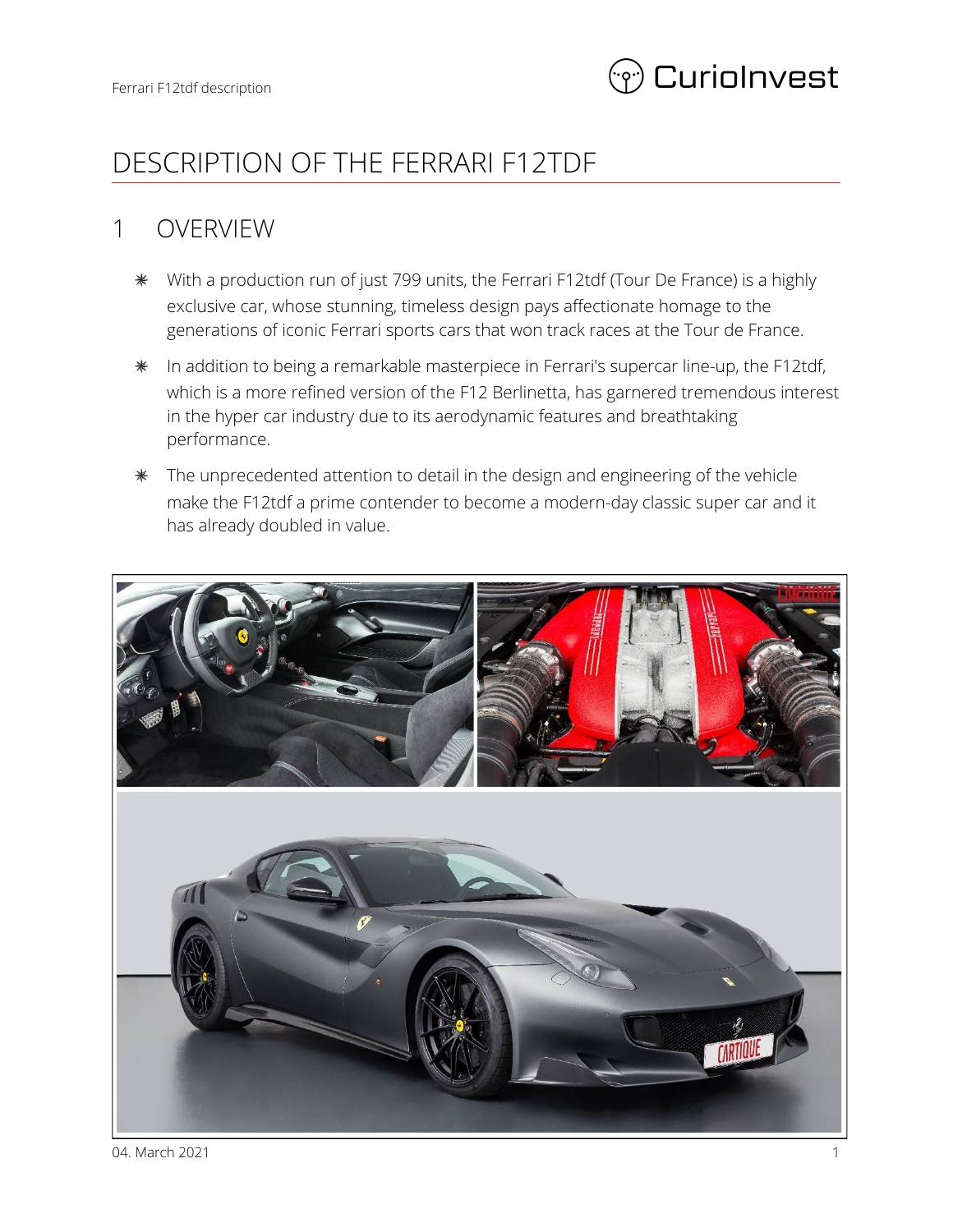

## 2 ASSET DESCRIPTION

### 12.1 THE HISTORY BEHIND THE TDF

The F12tdf name pays homage to the Tour de France automobile race held between 1899 and 1986, which was regularly won by the Ferrari 250 between 1956 and 1964. Designed in the Ferrari Styling Centre and released in 2015, the sumptuous lines of the F12tdf pay subtle homage to those era-defining Ferraris of the past. On a technical level, the front-mounted, naturally aspirated, V12 engine further echoes the legendary Ferrari 250 GT.

Driven by the legendary partnership of Alfonso de Portago and co-driver Edmund Nelson, the 250 GT competed at the 1956 edition of Tour de France, finishing first overall. The grueling six-day rally featured circuit competitions, drag races and even hill climbs. The 250 GT excelled at three later editions of Tour de France and a host of other notable competitions, earning it the "TDF" nickname.

### 12.2 OWNERSHIP, PRICING AND AUCTIONS

In October 2015, the F12tdf was officially unveiled in Mugello, Italy. It is a more lightweight, track-focused version of the F12 Berlinetta with faster acceleration and an even higher top speed than its predecessor. When Ferrari first unveiled it in October 2015, the list price was believed to be in the region of \$450,000-\$500,000.

In June 2016, a Los Angeles dealership auctioned a white F12tdf for a staggering \$1,550,000. This was believed to be the first F12tdf available for private sale in the US and the sale price indicated that the vehicle had already tripled in value. In January 2018, Mecum opined that a Ferrari F12tdf clad in Giallo Triplo Strato yellow, which was bought at an original price of \$621,624, could be a worthwhile investment, estimating that it could be worth between \$1.2 - \$1.3 million if it were well-optioned.

### 12.3 DESIGN AND MODEL HISTORY

The team at the Ferrari Styling Center put a great deal of effort into ensuring that the F12tdf captured the quintessential essence of the Ferrari brand. A thorough look at the design suggests that there's more to the F12tdf than a mere 3<sup>rd</sup> Generation supercar. The tdf seemed like Ferrari's personal way of honoring all their cars that competed in Tour de France, especially their limited-edition 250 GT Berlinetta model whose production lasted from 1953 to 1964. And that adds to the reasons why its design is influenced by the 250 GT, which was their most successful sports car to win consecutive races in a row.

The F12tdf is integrated with various aerodynamic features and innovations that secure its place as one of the fastest supercars Ferrari has ever produced. Both the F12 andtdf are even believed to have inspired newer Ferrari models. An example is the mid-front-engine 812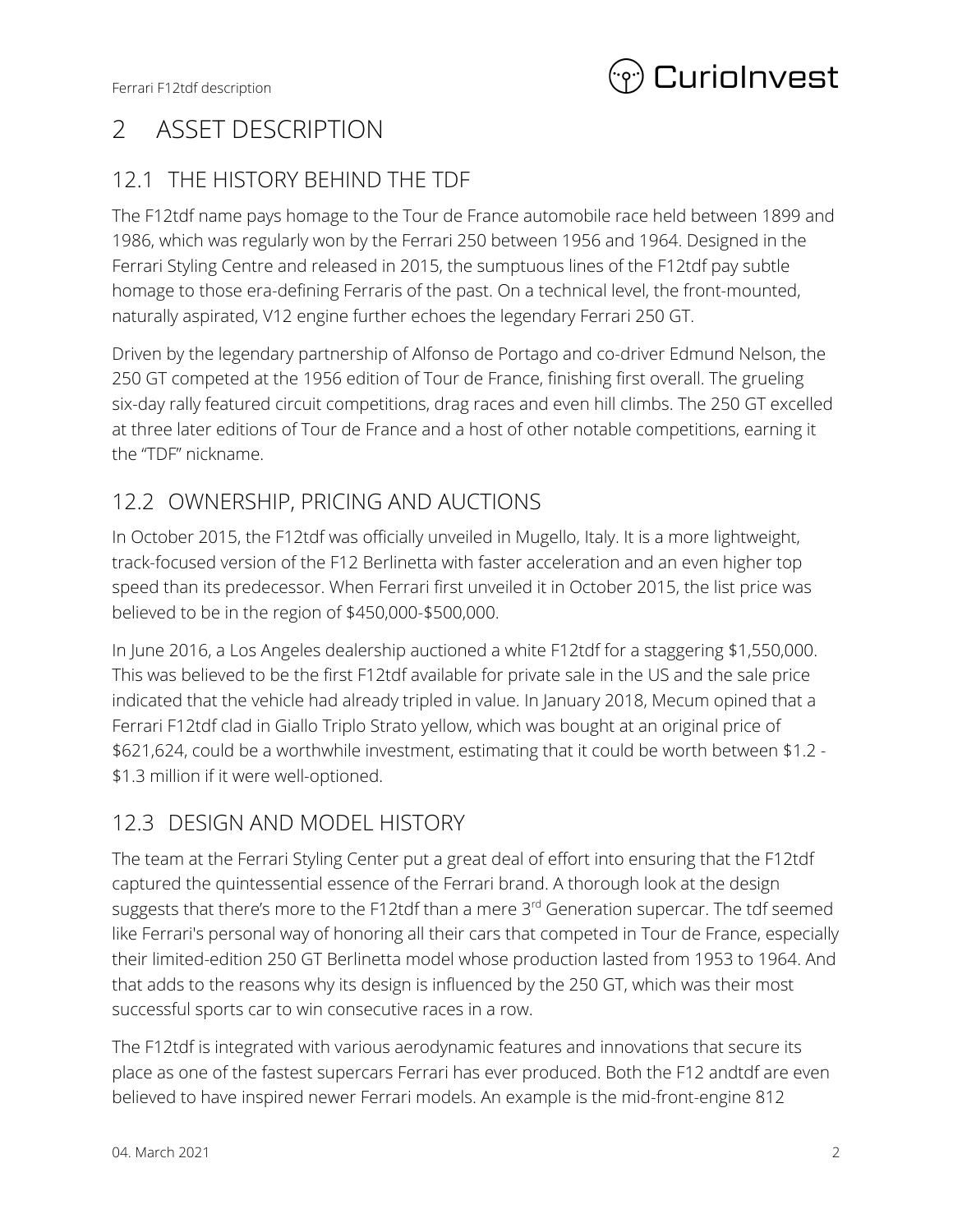

Superfast, which is reported to have the most powerful naturally aspirated engine ever fitted to a production car. And that's just to have an idea of how influential and massive the F12tdf's design is.

#### 12.4 ENGINEERING, FUNCTION AND PERFORMANCE

The powertrain of the F12tdf model is simply unmatched. It features 7-speed automated transmission, rear wheel drive, and other great functionalities. Though the front-engine F12tdf shares the same 6.3-liter V12 engine with the F12 model, it is by far a superior car in terms of speed, drivability and track performance. When compared to the F12, we confirmed that the tdf's power output has been boosted up to 780 P S. This enables TDF to easily reach a 62-mph acceleration within 2.9 seconds and a 124-mph mark in just 7.9 seconds. At 124 mph, however it can release a 230 kg of downforce which nearly doubles the impact of the F12.

While the springs are 20 per cent stiffer and stronger than a standard F12's, it seems like the brake calipers are taken from the LaFerrari hyper car. F12tdf's dampers are returned, and its traction proves unbeatable with a revised double-clutch. F12 tdf has a weight distribution of 46% front and 54% rear. All equals a total dry weight of 1420 kg. Astonishingly, the interior of the car is made of carbon fiber and Alcantara leather, not some Italian leather upholstery. All these improvements amounted to F12tdf being 110kg lighter than the F12.

Both the interiors and exteriors of F12tdf is furnished with abundant carbon fiber options. This is visible in the car's dashboard inserts, fog lamp, rear shelf, door stills, headlight buckets, racing seats as well as engine covers. Other accessories include Bluetooth + navigation, front and rear cameras, satellite radio, leather upholstery, and AFS light system.

# 3 QUOTE

"what Ferrari's done here is take the f12 and sharpened it. more power, less wait, a pretty standard recipe for going quicker. but taking a car as savage as the *f12 and making it sharper is like takin a hydrogen bomb and making it more explody."*

*"770 break hp of brain melting v12 fury"*

*"this is another world"*

Chris Harris in video: https://www.youtube.com/watch?v=KEunl-1z4rw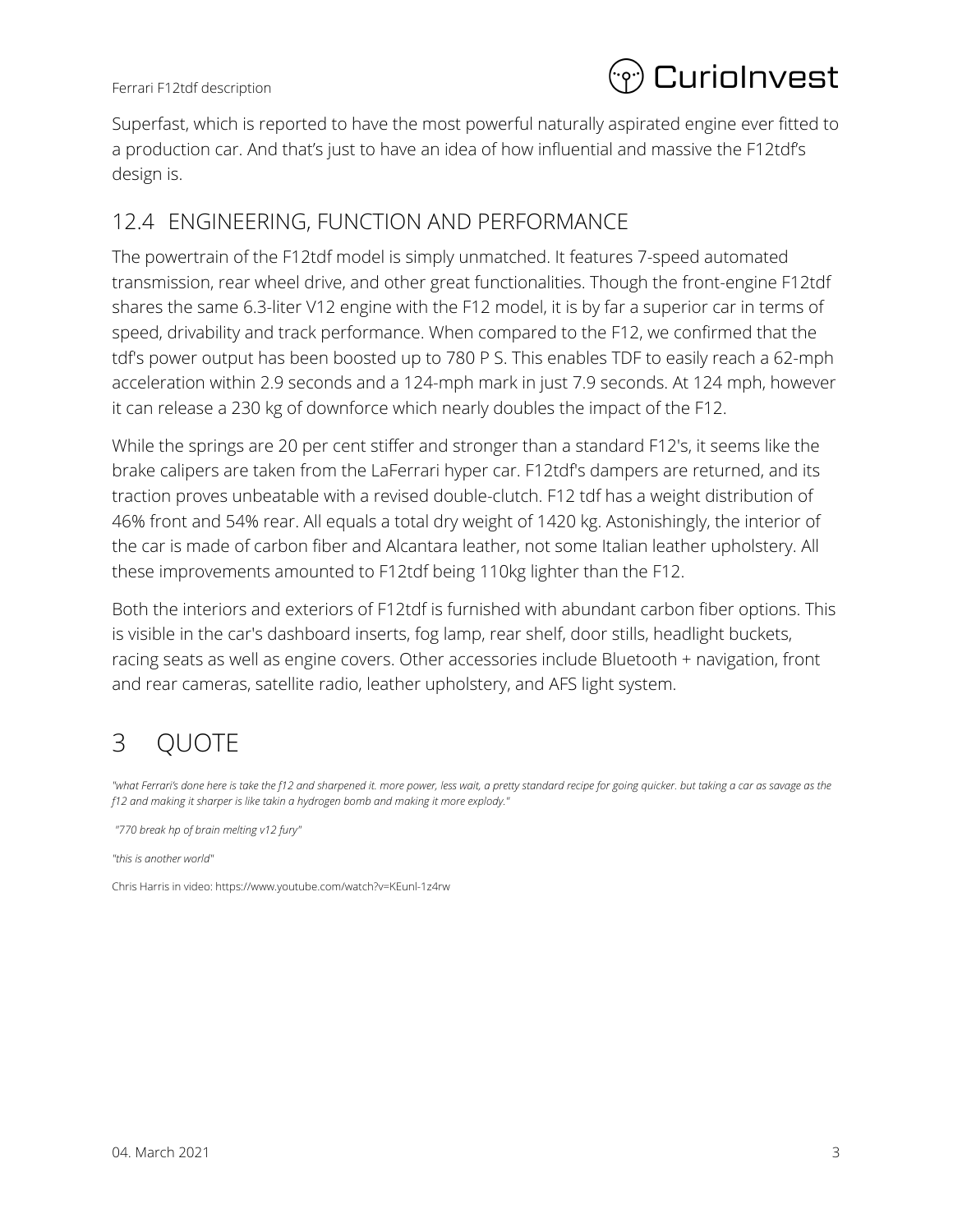Ferrari F12tdf description



## 4 MARKET ASSESSMENT

Ferrari is one of the best supercar models in the world. But that isn't enough grounds to justify the F12tdf's market value. An insight into what affect investment decisions lists low production volumes, rarity, nostalgia effect, ownership history, aesthetic design, demand, sportiness and desirability as some of the factors that trigger collectors. Considering the car's profile, some of the elements are notable in the F12tdf. From the aerodynamic carbon fiber body kit, its rich history, exclusivity, and reputation as one of the fastest sports cars in the world the F12tdf has a promising market potential.

Ferrari's limited-edition models are known to be sold for world-record prices years after their unveiling. The GT series and all GT-inspired models are not left out. Stemming from the rarity of all of Ferrari's limited-edition models, one can presume that F12tdf would equally gain value in future auctions. One prominent argument is the fact that most examples of F12tdf's ancestor, GT series, has made the list of the world's most expensive supercars ever sold at auction. A 1962 Ferrari 250 GTO and another 1963 GTO sells for \$38 million (in 2014) and \$70 million (in 2018), respectively.

The maximum performance of the Tour de France can only be experienced while racing. To further prove the claims that it is truly a driver's car, it was tested on the track and the delivery is remarkable. It is concluded that F12tdf commands a classic driver market, thanks to the uncommon specifications and the fact that there are only 799 of these supercars in the entire universe. The market for this kind of cars is found in Europe, Australia, North America and some parts of Asia where interested individuals can pay huge megabucks for high profile cars.

## 5 WARRANTY AND MAINTENANCE

Maintenance is often considered as one of the pains of owning a Ferrari. In the summer of 2011, the Ferrari company started a warranty program that seeks to ease the stress of owning a Ferrari supercar. This warranty program, which is called the Ferrari seven-year genuine maintenance plan, only cover all new models manufactured in 2012 and afterwards.

Luckily, F12tdf falls within this category. The warranty provides for all scheduled maintenance plus parts, brake fluid and engine oil with an issued certificate. It equally extends to subsequent owners within the first seven years of ownership, provided it is duly acquired through their authorized dealership system.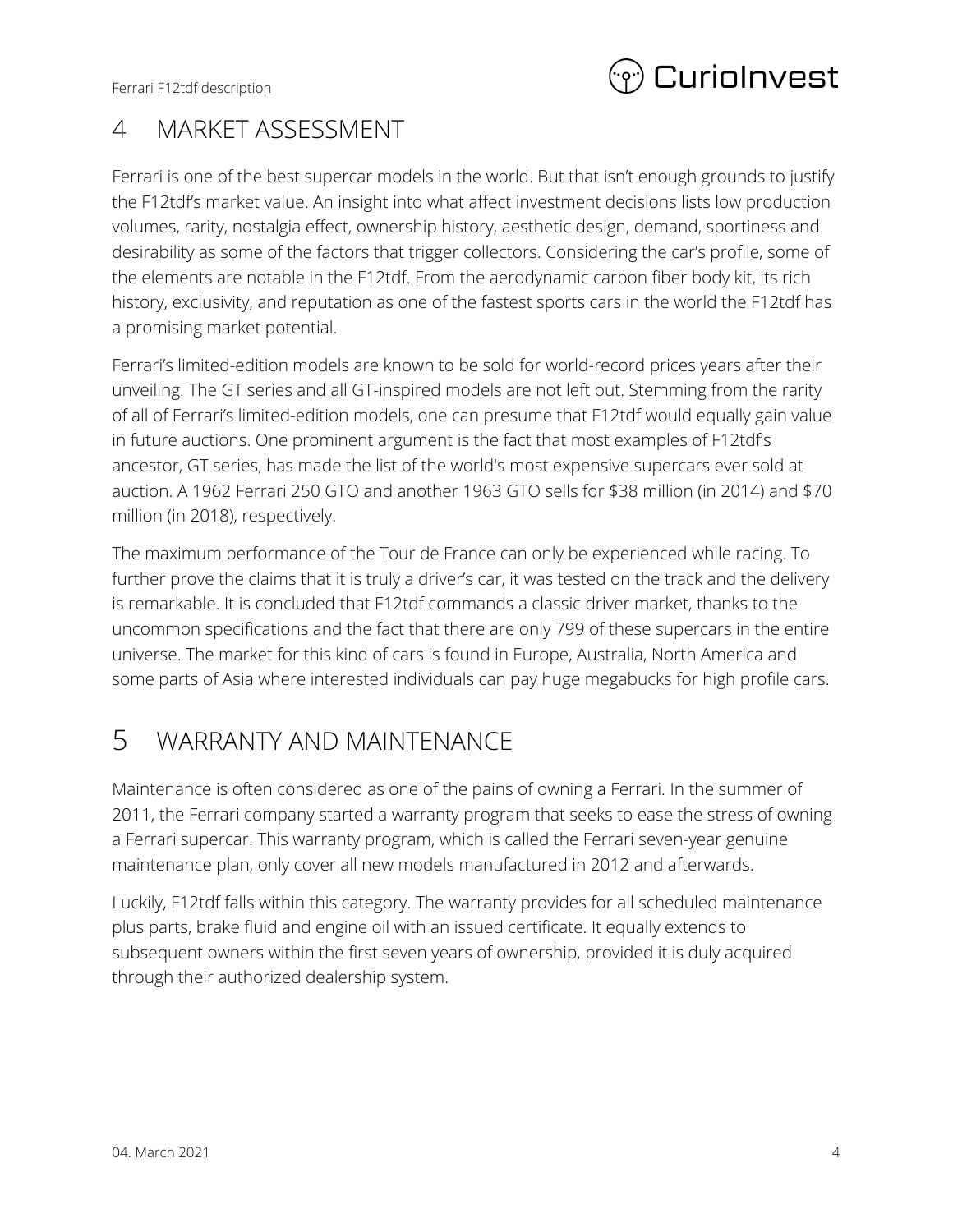

## 6 SPECIFICATIONS: FERRARI F12TDF LIMITED EDITION

| Year                          | 2015                                       |
|-------------------------------|--------------------------------------------|
| F12tdf production in total    | 799                                        |
| Engine                        | V12 gasoline engine                        |
| Capacity                      | 6.3 liter, 6262 cm <sup>3</sup>            |
| Drivetrain                    | Rear Wheel Drive                           |
| Power                         | 769 hp @ 8,500 rpm (573 kW)                |
| Torque                        | 519lb ft @ 6,250 rpm (704 Nm)              |
| Length                        | 4656 mm                                    |
| Bore x Stroke                 | 94 x 75.2 mm                               |
| <b>Fuel Tank Capacity</b>     | 92 L                                       |
| Steering                      | All-wheel steering                         |
| Kerb Weight                   | 1520 kg                                    |
| Transmission                  | 7 Speed Automatic                          |
| <b>Country of Manufacture</b> | Italy                                      |
| Carbon dioxide Emission       | 360 g/km                                   |
| $0 - 100$ km/h                | 2.9s                                       |
| $0 - 200$ km/h                | 7.9s                                       |
| <b>Country of Manufacture</b> | Italy                                      |
| Condition                     | Working condition                          |
| Books/Manuals/Tools           | Available on request                       |
| Restored                      | <b>No</b>                                  |
| Paint                         | Believed original color                    |
| $V$ in##                      | ZFF81BHB000219496                          |
| Engine##                      | Believed is matching, pending verification |
| Transmission##                | Believed is matching, pending verification |